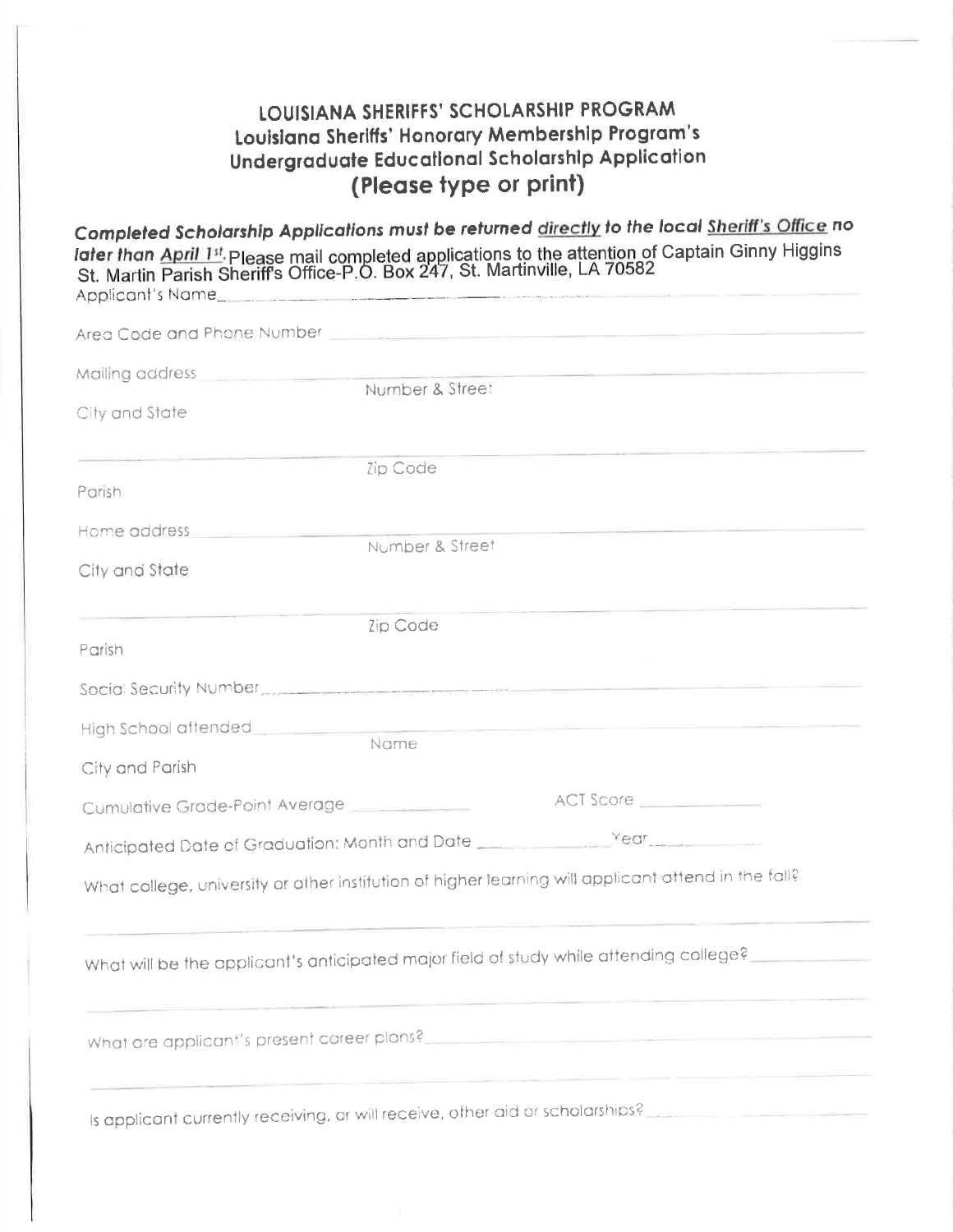| <u> 1989 - Andrea Andrea Andrea Andrea Andrea Andrea Andrea Andrea Andrea Andrea Andrea Andrea Andrea Andrea And</u><br><u> 1989 - Andrea Andrew Stein Andrew Stein Andrew Stein Andrew Stein Andrew Stein Andrew Stein Andrew Stein Andr</u> |                                                                                                                                                                                                                                                                                                                                                                                                                                                                                                                                                                                                                                                                                                                                                                                                                                                                                                                                        |  |
|-----------------------------------------------------------------------------------------------------------------------------------------------------------------------------------------------------------------------------------------------|----------------------------------------------------------------------------------------------------------------------------------------------------------------------------------------------------------------------------------------------------------------------------------------------------------------------------------------------------------------------------------------------------------------------------------------------------------------------------------------------------------------------------------------------------------------------------------------------------------------------------------------------------------------------------------------------------------------------------------------------------------------------------------------------------------------------------------------------------------------------------------------------------------------------------------------|--|
|                                                                                                                                                                                                                                               | Explain <b>Explain</b><br><b>INFORMATION ABOUT APPLICANT'S FAMILY:</b><br>godis.                                                                                                                                                                                                                                                                                                                                                                                                                                                                                                                                                                                                                                                                                                                                                                                                                                                       |  |
|                                                                                                                                                                                                                                               |                                                                                                                                                                                                                                                                                                                                                                                                                                                                                                                                                                                                                                                                                                                                                                                                                                                                                                                                        |  |
|                                                                                                                                                                                                                                               |                                                                                                                                                                                                                                                                                                                                                                                                                                                                                                                                                                                                                                                                                                                                                                                                                                                                                                                                        |  |
|                                                                                                                                                                                                                                               |                                                                                                                                                                                                                                                                                                                                                                                                                                                                                                                                                                                                                                                                                                                                                                                                                                                                                                                                        |  |
|                                                                                                                                                                                                                                               | Nature of Employment and the company of the contract of the contract of the contract of the contract of the contract of the contract of the contract of the contract of the contract of the contract of the contract of the co<br>Place of Employment <b>Executive Contract Contract Contract Contract Contract Contract Contract Contract Contract Contract Contract Contract Contract Contract Contract Contract Contract Contract Contract Contract Contract Co</b><br>Mother (Full name, include maiden name) <b>Service Contract and Contract and Contract and Contract and Contract and Contract and Contract and Contract and Contract and Contract and Contract and Contract and Contract and Cont</b><br>In the space below, briefly explain to the best of applicant's ability, the reason he/she is applying for<br>this scholarship and how receipt of this scholarship will better enable him/her to reach his/her career |  |
|                                                                                                                                                                                                                                               |                                                                                                                                                                                                                                                                                                                                                                                                                                                                                                                                                                                                                                                                                                                                                                                                                                                                                                                                        |  |
|                                                                                                                                                                                                                                               |                                                                                                                                                                                                                                                                                                                                                                                                                                                                                                                                                                                                                                                                                                                                                                                                                                                                                                                                        |  |
|                                                                                                                                                                                                                                               |                                                                                                                                                                                                                                                                                                                                                                                                                                                                                                                                                                                                                                                                                                                                                                                                                                                                                                                                        |  |
|                                                                                                                                                                                                                                               |                                                                                                                                                                                                                                                                                                                                                                                                                                                                                                                                                                                                                                                                                                                                                                                                                                                                                                                                        |  |
|                                                                                                                                                                                                                                               | Nature of Employment<br>How many children are dependent upon the family for support?<br>Has either parent served in the U.S. Armed Forces? Yes _______ No ______ Branch ______<br>in the space below, list any scholarship and /or honorary awards that applicant has received during<br>his/her high school career. Also include any student activities/arganizations of which he/she is a<br>member.                                                                                                                                                                                                                                                                                                                                                                                                                                                                                                                                 |  |
|                                                                                                                                                                                                                                               |                                                                                                                                                                                                                                                                                                                                                                                                                                                                                                                                                                                                                                                                                                                                                                                                                                                                                                                                        |  |
|                                                                                                                                                                                                                                               |                                                                                                                                                                                                                                                                                                                                                                                                                                                                                                                                                                                                                                                                                                                                                                                                                                                                                                                                        |  |
|                                                                                                                                                                                                                                               |                                                                                                                                                                                                                                                                                                                                                                                                                                                                                                                                                                                                                                                                                                                                                                                                                                                                                                                                        |  |
|                                                                                                                                                                                                                                               |                                                                                                                                                                                                                                                                                                                                                                                                                                                                                                                                                                                                                                                                                                                                                                                                                                                                                                                                        |  |
|                                                                                                                                                                                                                                               |                                                                                                                                                                                                                                                                                                                                                                                                                                                                                                                                                                                                                                                                                                                                                                                                                                                                                                                                        |  |
|                                                                                                                                                                                                                                               |                                                                                                                                                                                                                                                                                                                                                                                                                                                                                                                                                                                                                                                                                                                                                                                                                                                                                                                                        |  |
|                                                                                                                                                                                                                                               |                                                                                                                                                                                                                                                                                                                                                                                                                                                                                                                                                                                                                                                                                                                                                                                                                                                                                                                                        |  |
|                                                                                                                                                                                                                                               |                                                                                                                                                                                                                                                                                                                                                                                                                                                                                                                                                                                                                                                                                                                                                                                                                                                                                                                                        |  |
|                                                                                                                                                                                                                                               |                                                                                                                                                                                                                                                                                                                                                                                                                                                                                                                                                                                                                                                                                                                                                                                                                                                                                                                                        |  |
|                                                                                                                                                                                                                                               |                                                                                                                                                                                                                                                                                                                                                                                                                                                                                                                                                                                                                                                                                                                                                                                                                                                                                                                                        |  |
|                                                                                                                                                                                                                                               |                                                                                                                                                                                                                                                                                                                                                                                                                                                                                                                                                                                                                                                                                                                                                                                                                                                                                                                                        |  |
|                                                                                                                                                                                                                                               |                                                                                                                                                                                                                                                                                                                                                                                                                                                                                                                                                                                                                                                                                                                                                                                                                                                                                                                                        |  |